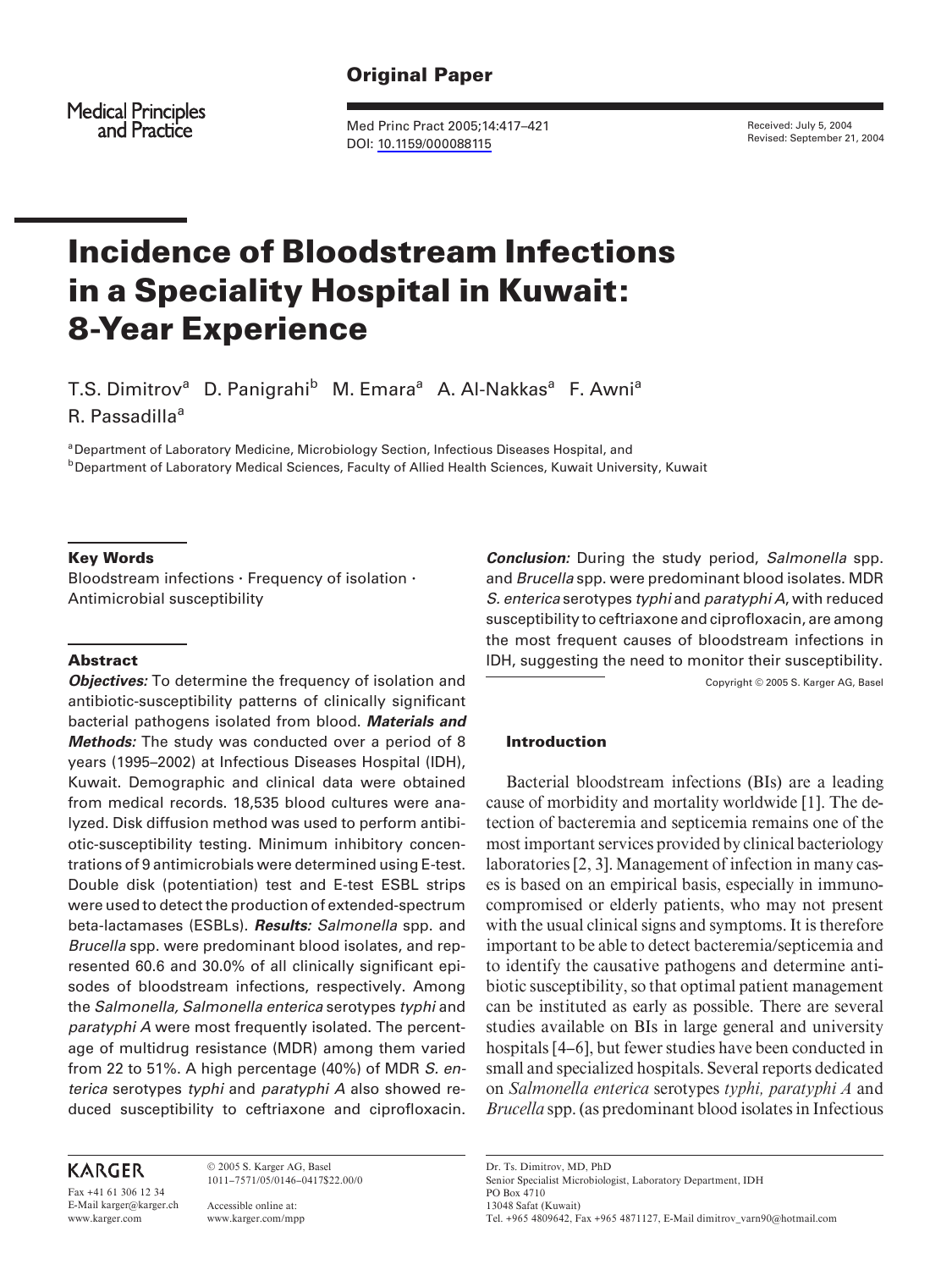Diseases Hospital) have been published [7–9]. However, no report is available presenting the total picture of BIs in Infectious Disease Hospital, Kuwait, hence this retrospective study was carried out to characterize the BIs to determine the frequency of bacterial isolation and their antimicrobial susceptibility pattern.

## Materials and Methods

The study was carried out in the Infectious Diseases Hospital, Kuwait over a period of 8 years (1995–2002). The Infectious Diseases Hospital is a 151-bed specialized institution serving the entire population of Kuwait. The average number of admissions to the hospital is 4,000 per year. All the patients with bacteremia diagnosed by blood culture were included in the study. Data were collected from the microbiology and patient's medical records.

## *Blood Cultures*

Blood was drawn aseptically, using Vacutainer system (Becton Dickinson) from all adult and pediatric inpatients and outpatients with suspected BIs and directly inoculated into BD Bactec Plus Aerobic/F, BD Bactec Plus Anaerobic/F and BD Bactec Peds/F bottles. The volume of blood obtained from adult was 5–10 ml and for the children  $1-3$  ml as previously recommended [10]. The Bactec 9120 (Becton Dickinson Diagnostic Instrument System, Sparks, Md., USA), a continuous-monitoring blood culture system, was used for further monitoring of blood cultures. The protocols of 7-day incubation for routine cultures and 21 days for fastidious microorganisms (including *Brucella*) were adopted.

All bottles positive in the system were gram-stained and subcultured on suitable media (blood agar, chocolate agar, MacConkey agar, Brucella blood agar, BBA). If no organisms were seen, the bottle was returned to the system to complete the testing cycle. All clinically significant bacterial isolates were identified according to standard methods [11].

## *Antimicrobial Susceptibility Testing*

The isolated microorganisms were tested by Kirby-Bauer disk diffusion method on Mueller-Hinton agar and BBA, and the results were interpreted according to the current National Committee for Clinical Laboratory Standards (NCCLS) guidelines [12] . Antimicrobial agents (disks) were obtained from their respective manufacturers. *Escherichia coli* ATCC 25922, *Staphylococcus aureus* ATCC 29213, *Pseudomonas aeruginosa* ATCC 27853, *Staphylococcus epidermidis* ATCC12228, *Streptococcus pneumoniae* ATCC 6503 and *Enterococcus faecalis* ATCC 19212 were used as quality control strains. Minimum inhibitory concentrations (MICs) of ampicillin, amoxicillin, clavulanic acid, cephalothin, cefuroxime, ceftriaxone, piperacillin, Tazocin, gentamicin and ciprofloxacin were determined using E-test strips (AB Biodisk, Sweden) [13]. Antimicrobial susceptibility testing for *Brucella* isolates was performed on BBA. Since the disk diffusion method is not standardized for *Brucella*, the results were not categorized as susceptible, intermediate or resistant. Instead, the diameter of the zone of inhibition was used as indirect indicator to measure anti-*Brucella* activity. Inhibition zones of  $\leq 16$  mm and  $\geq 16$  mm were considered to represent low and good activity, respectively [9].

## *Detection of Extended-Spectrum Beta-Lactamase (ESBL) Production*

Evaluation of isolates for ESBL production was done by double disk (potentiation) test and confirmed by E-test ESBL strip of Cormican et al. [13].

## *Data Interpretation*

*Episode* of blood infection (BI) was defined by the isolation of one or more microorganisms from blood culture together with clinical evidence of systemic infection. A new episode was recorded for the same patient if the initial pathogen had previously been eradicated from the bloodstream or if an interval of at least 1 month had elapsed without signs of infection since the earlier episode.

The significance of isolates was judged according to the identity of the microorganism, the presence of more then one blood culture set for the same microorganism, the presence of the same microorganism as that found in the blood from another normally sterile site. The strains were regarded as multidrug resistant (MDR) if they showed resistance to three or more different classes of antibiotics.

## **Results**

The distribution of patients by age was comparable during different years of the study (mean of 36.7 years and range of 0–65 years). Patients more than 60 years of age and pediatric age group accounted for about 8 and 9% of the total number of BIs, respectively. The male-tofemale ratio was the same for all age groups  $(2.5:1)$ .

During this period, 1,129 cases of bacteremia with 830 clinically significant episodes were diagnosed (table 1). Of the 18,535 blood cultures performed, 1,702 (9.2%) were positive and 1,129 species of microorganisms were detected. Of these, 299 (26.5%) were judged to be contaminants or to represent transient bacteremia without clinical significance. Coagulase-negative staphylococci (CNS), diphtheroids, *Propionibacterium* spp., *Bacillus* spp., *Acinetobacter* spp., *Pseudomonas* spp., representing 1.6% of total blood cultures, were considered contaminants. A total of 61.4% of the contaminants were CNS *(S. epidermidis* , *S. capitis* , *S. hominis, S. haemolyticus* and *S. auricularis*). The remaining blood cultures (n = 830), vielded clinically significant pathogens. The frequency distributions of these isolates are shown in table 2. Among all bacterial isolates, *Salmonella* spp. (503, 44.5%) and *Brucella* spp. (249, 22%) were predominant isolates. The other members of the family Enterobacteriaceae (*E. coli* , *Klebsiella* spp., *Enterobacter* spp.) accounted for only 7% of the total isolates. None of these produced ESBL. During the study period, we observed only a few cases of bacteremia caused by fastidious microorganisms such as nontypable serotypes of *Haemophilus influenzae* (n = 2),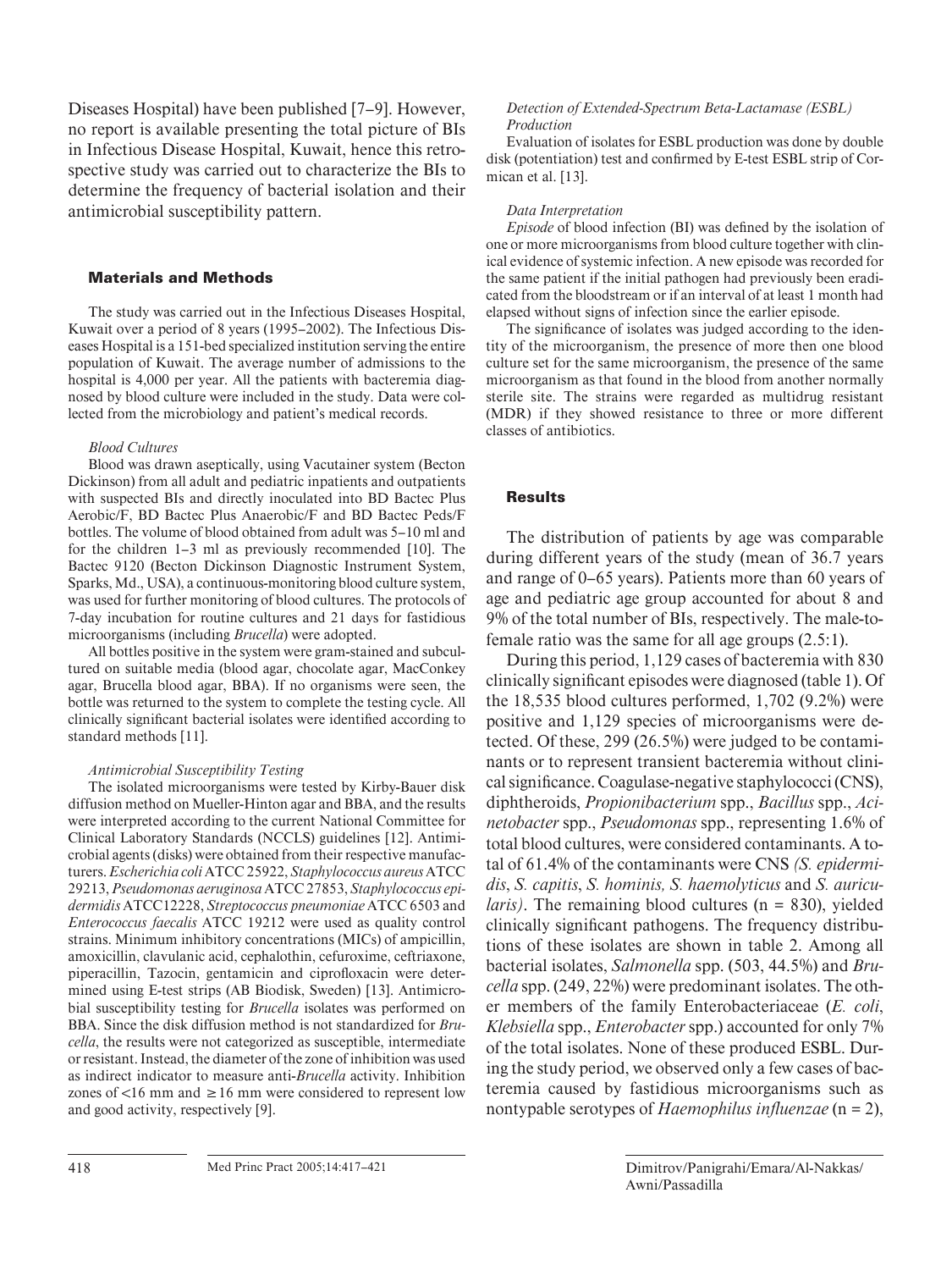Table 1. Details of bacterial isolates from blood cultures and their frequency of isolation

| Year  | Blood cultures               |                  | Cases  | Bacterial isolates     |      |                                                     |                          |               |               |                          |                 |                          |                          |                          |                |                |            |                      |                          |        |
|-------|------------------------------|------------------|--------|------------------------|------|-----------------------------------------------------|--------------------------|---------------|---------------|--------------------------|-----------------|--------------------------|--------------------------|--------------------------|----------------|----------------|------------|----------------------|--------------------------|--------|
|       | total<br>number<br>performed | positive sterile |        | of<br>bactere-<br>mias |      | S. typhi S. para. Salm. E. coli<br>$\boldsymbol{A}$ | spp.                     |               | Kleb.<br>spp. | Ent.<br>spp.             | $Bru-$<br>cella | $H.$ infl. $N.$          | mening.                  | $S.$ aur. $S.$ pn. $GN-$ |                | <b>NFB</b>     | <b>CNS</b> | $P_{\cdot}$<br>acnes | Diph-<br>theroids lus    | Bacil- |
| 1995  | 2,359                        | 186              | 2,173  | 150                    | 45   | 6                                                   | 6                        | 6             |               |                          | 36              | ۰                        |                          |                          | -              | 3              | 38         | 6                    |                          |        |
| 1996  | 2,943                        | 274              | 2,669  | 199                    | 95   | 18                                                  | 3                        |               | 5             | $\mathfrak{D}$           | 16              | -                        |                          |                          |                | $\overline{c}$ | 37         | 4                    | C                        | 10     |
| 1998  | 1,729                        | 202              | 1,527  | 152                    | 60   | 8                                                   | 3                        |               |               | $\overline{\phantom{0}}$ | 37              |                          |                          |                          |                |                | 21         | 4                    | 3                        | 9      |
| 1999  | 1,594                        | 180              | 1,414  | 134                    | 62   | 7                                                   | $\overline{\phantom{0}}$ | 4             | 3             | -                        | 24              | $\overline{2}$           | $\overline{\phantom{0}}$ | $\overline{c}$           | $\overline{4}$ |                | 18         |                      | $\overline{\phantom{0}}$ |        |
| 2000  | 2,496                        | 250              | 2,246  | 120                    | 30   | $\tau$                                              | $\overline{\phantom{0}}$ | $\mathcal{L}$ | 4             | -                        | 42              |                          | -                        | 3                        |                |                | 16         |                      | $\overline{\mathcal{L}}$ |        |
| 2001  | 2,789                        | 202              | 2,587  | 115                    | 20   | 3                                                   |                          | 4             |               |                          | 46              |                          | -                        | 5                        | -              | $\overline{c}$ | 22         |                      |                          | 8      |
| 2002  | 2,421                        | 183              | 2,238  | 99                     | 22   | 6                                                   | $\overline{\phantom{0}}$ | 3             | 4             | $\overline{\phantom{0}}$ | 38              | $\overline{\phantom{0}}$ |                          |                          | -              | 3              | 18         |                      | 2                        |        |
| Total | 18,535                       | 1,702            | 16,833 | 1,129                  | 414  | 73                                                  | 16                       | 37            | 18            | 3                        | 249             |                          |                          | 12                       |                | 12             | 191        | 31                   | 23                       | 42     |
| $\%$  |                              | 9.2              | 90.8   |                        | 36.7 | 6.5                                                 | 1.4                      | 3.3           | 1.6           | 0.3                      | 22.0            | 0.2                      | 0.1                      | 1.1                      | 0.4            | 1 <sub>1</sub> | 16.7       |                      | 2.0                      | 3.7    |

S. para. A = S. enterica serotype paratyphi A; Salm. = Salmonella; Kleb. = Klebsiella; Ent. = Enterobacter; H. infl. = H. influenzae; N. mening. = *N. meningitidis*; *S. aur.* = *S. aureus*; *S. pn.* = *S. pneumoniae*; GNNFB = gram-negative nonfermenting bacteria; *P. = Propionibacterium acnes.*

| <b>Table 2.</b> Details of bacterial isolates from 830 clinically significant |  |  |
|-------------------------------------------------------------------------------|--|--|
| BIs (1995–2002)                                                               |  |  |

| Microorganisms                                    | Number         | $\frac{0}{0}$ |
|---------------------------------------------------|----------------|---------------|
| <i>S. enterica</i> serotype typhi                 | 414            | 49.9          |
| S. enterica serotype paratyphi A                  | 73             | 8.8           |
| <i>S. enterica</i> serotypes                      |                |               |
| (other than <i>typhi</i> and <i>paratyphi A</i> ) | 16             | 1.9           |
| E. coli                                           | 37             | 4.5           |
| Klebsiella spp.                                   | 18             | 2.2           |
| <i>Enterobacter</i> spp.                          | 3              | 0.4           |
| <i>Brucella</i> spp.                              | 249            | 30.0          |
| S. aureus                                         | 12             | 1.4           |
| H. influenzae                                     | $\mathfrak{D}$ | 0.2           |
| N. meningitidis                                   |                | 0.1           |
| S. pneumoniae                                     | 5              | 0.6           |
| Total species                                     | 830            |               |

Table 3. Antimicrobial susceptibility patterns (%) of *S. enterica*  serotype *typhi* recovered from blood

|                   |   |      | Antimicrobials |      |          |          |                  |  |  |  |  |
|-------------------|---|------|----------------|------|----------|----------|------------------|--|--|--|--|
|                   |   | Am   | <b>Sxt</b>     | C    | Ctx      | Cro      | Cip              |  |  |  |  |
| 1995 (n = 45)     | S | 38.5 | 65.9           | 65.8 | 100.0    | 100.0    | 100.0            |  |  |  |  |
|                   | R | 61.5 | 34.1           | 34.2 | 0        | $\theta$ | 0                |  |  |  |  |
| 1996 (n = 95)     | S | 69.7 | 72.4           | 69.3 | 100.0    | 100.0    | 100.0            |  |  |  |  |
|                   | R | 30.3 | 27.6           | 30.7 | $\theta$ | $\theta$ | 0                |  |  |  |  |
| 1997 (n = 80)     | S | 47.0 | 56.3           | 48.2 | 100.0    | 100.0    | 100.0            |  |  |  |  |
|                   | R | 53.0 | 43.7           | 51.8 | $\Omega$ | $\theta$ | 0                |  |  |  |  |
| 1998 ( $n = 60$ ) | S | 68.1 | 68.8           | 69.6 | 100.0    | 100.0    | 100.0            |  |  |  |  |
|                   | R | 31.9 | 31.2           | 30.4 | 0        | $\Omega$ | 0                |  |  |  |  |
| 1999 (n = 62)     | S | 68.1 | 63.2           | 65.8 | 100.0    | 100.0    | 100.0            |  |  |  |  |
|                   | R | 31.9 | 36.8           | 34.2 | $\Omega$ | 0        | 0                |  |  |  |  |
| $2000 (n = 30)$   | S | 65.7 | 65.7           | 65.7 | 100.0    | 100.0    | 100.0            |  |  |  |  |
|                   | R | 34.3 | 34.3           | 34.3 | $\Omega$ | 0        | $\Omega$         |  |  |  |  |
| $2001(n = 20)$    | S | 77.3 | 77.3           | 77.3 | 100.0    | 100.0    | 100.0            |  |  |  |  |
|                   | R | 22.7 | 22.7           | 22.7 | 0        | $\Omega$ | 0                |  |  |  |  |
| $2002(n = 22)$    | S | 52.0 | 52.0           | 52.0 | 100.0    | 100.0    | 100.0            |  |  |  |  |
|                   | R | 48.0 | 48.0           | 48.0 | 0        | 0        | $\left( \right)$ |  |  |  |  |

*Neisseria meningitidis* (n = 1), *S. pneumoniae* (n = 5). We also encountered a single episode of BI by gram-negative anaerobe, *Bacteroides* spp.

In less than 12 h 15% of all positive blood cultures were detected; within 24 h: 60%; 48 h: 70%; 72 h: 78% and within 7 days the remaining 22% were detected. At 12 h 45% of *S. aureus* infections and 55% of the facultative gram-negative enteric bacteria were detected. Fourteen percent of the CNS and 18% of the diphtheroids and *Propionibacterium* spp. were detected within 12 h. Seventythree percent and 56% of significant and nonsignificant blood cultures, respectively, were detected during the first

 $S =$  Sensitive;  $R =$  resistant; Am = ampicillin; Sxt = trimethoprim-sulfamethoxazole;  $C =$  chloramphenicol;  $Ctx =$  cefo $taxime$ ;  $Cro = ceftriaxone$ ;  $Cip = ciproflox (ax)$ .

24 h of incubation. In all episodes of *Brucella* and gramnegative nonfermenting bacteria, the microorganisms were isolated only from the aerobic bottle.

The antimicrobial susceptibility results of clinically significant blood isolates are shown in tables 3 and 4. The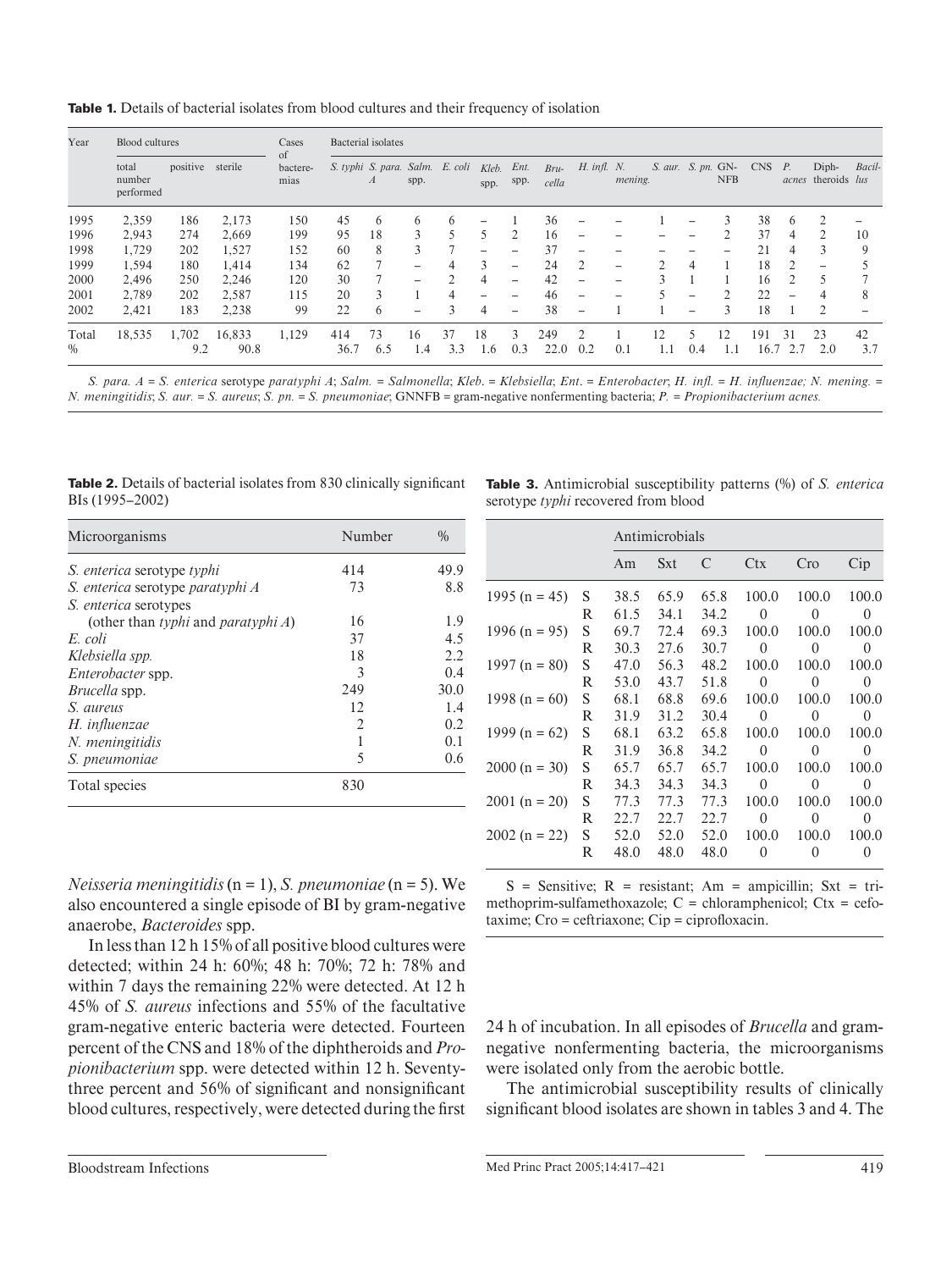|                            |          |              | Antimicrobial agents |              |             |             |              |              |                   |             |  |  |
|----------------------------|----------|--------------|----------------------|--------------|-------------|-------------|--------------|--------------|-------------------|-------------|--|--|
|                            |          | Am           | Amc                  | <b>Cf</b>    | Cxm         | Cro         | Pip          | Tzp          | Gm                | Cip         |  |  |
| <i>E. coli</i> $(n = 37)$  | S<br>R   | 30.6<br>69.4 | 64.0<br>36.0         | 74.5<br>25.5 | 97.9<br>2.1 | 98.0<br>2.0 | 50.4<br>49.6 | 87.8<br>12.8 | 92.8<br>7.2       | 95.0<br>5.0 |  |  |
| Klebsiella spp. $(n = 18)$ | - S<br>R | 100.0        | 76.0<br>24.0         | 80.0<br>20.0 | 93.0<br>7.0 | 97.0<br>3.0 | 71.4<br>28.6 | 91.0<br>9.0  | 100.0<br>$\theta$ | 100.0<br>0  |  |  |

Table 4. Antimicrobial susceptibility results (%) of *E. coli* and *Klebsiella* spp. recovered from blood cultures

 $S =$  Sensitive;  $R =$  resistant; Am = ampicillin; Amc = amoxicillin/clavulanic acid; Cf = cephalothin; Cxm = cefuroxime; Cro = ceftriaxone; Pip = piperacillin;  $Tzp = Taxocin$ ;  $Gm = gentamicin$ ;  $Cip = ciproflox ($ 

percentage of MDR strains of *Salmonella enterica* serotype *typhi* varied from approximately 31% (1995, 1996) to 44% in 1997 (table 3). During the second part of the period (1998–2001), the number of MDR *S. typhi* decreased to 23% in 2001. Antibacterial activity of ceftriaxone and ciprofloxacin against *S. typhi* (determined by disk diffusion method) remained stable during the study period but MICs for ceftriaxone increased from 0.19 to  $0.25 \mu$ g/ml and ciprofloxacin from 0.35 to 1.0  $\mu$ g/ml. Both *E. coli* and *Klebsiella* spp. showed a near-similar susceptibility pattern all through the study period. About 69.4, 49.6, 36 and 25.5% were resistant to ampicillin, piperacillin, amoxicillin/clavulanic acid and cephalothin, respectively (table 4).

All the *Brucella* isolates demonstrated good susceptibility to traditional anti-*Brucella* drugs such as trimethoprim, tetracycline, streptomycin,gentamicin, amikacin and ciprofloxacin. Rifampicin and sulfamethoxazole had variable in vitro anti-*Brucella* activity with 8 and 25% of the isolates, respectively, thereby showing low potency. Not a single isolate of methicillinresistant *S. aureus* was isolated, 2 of the 5 isolates of *S. pneumoniae* expressed intermediate susceptibility to penicillin (MICs =  $0.75 \mu g/ml$ ).

## **Discussion**

BIs have been reported as an important medical problem [4, 14–16], despite advances in antimicrobial therapy and supportive care. It is essential to evaluate prospectively the distribution of bacterial species isolated from blood and their susceptibility to the major antimicrobial agents and alternative drugs to adapt appropriate antibiotic therapy strategies. Ceftriaxone and ciprofloxacin are drugs of choice for the treatment of MDR enteric fever. The clinically significant bloodstream isolates of this study [*Salmonella* spp. *(Salmonella enterica* serotypes *typhi* and *paratyphi A)* and *Brucella* spp.] were different Enterobacteriaceae, *S. aureus* and CNS isolated from those documented in large general and university teaching hospitals  $[4-6, 17-20]$ . The probable reasons for this difference may be due to the population mix, because our hospital is a specialized hospital dealing with only infectious disease patients. Our present observation is similar to our previous reports [7–9].

In our series,  $26.5\%$  (299/1,129) of total isolates were judged to be contaminants or from cases of transient bacteremia without clinical significance, a finding similar to previous studies [20, 21] . Of the contaminants, CNS were the predominant isolates. Several reports have documented the increasing importance of CNS as bloodstream pathogens [4, 5, 21–23], but in the present study, none of the CNS isolates met the clinical criteria to be included as cause of BIs.

The analysis of antimicrobial susceptibility patterns of *S. enterica* serotype *typhi* and *paratyphi A* indicated that a considerable number of enteric fever cases in our hospital are caused by MDR strains. The percentage of MDR strains during the study period remained between 23 and 48%. Panigrahi et al. [7] in an earlier study from our hospital had reported that 45% of the isolates of *S. typhi* between January 1993 and December 1994 were MDR but there were no MDR strains among *S. paratyphi A* [8] . The percentage of MDR *S. typhi* has decreased from 45 to 23% in 2001. Increased resistance of *S. enterica* serotype *typhi*  and *paratyphi A* to quinolones, mainly ciprofloxacin, has been widely reported [24, 25]. In the earlier reports from our hospital no such observation was made [7, 8]. However, in the present study, we have noted that the percent-